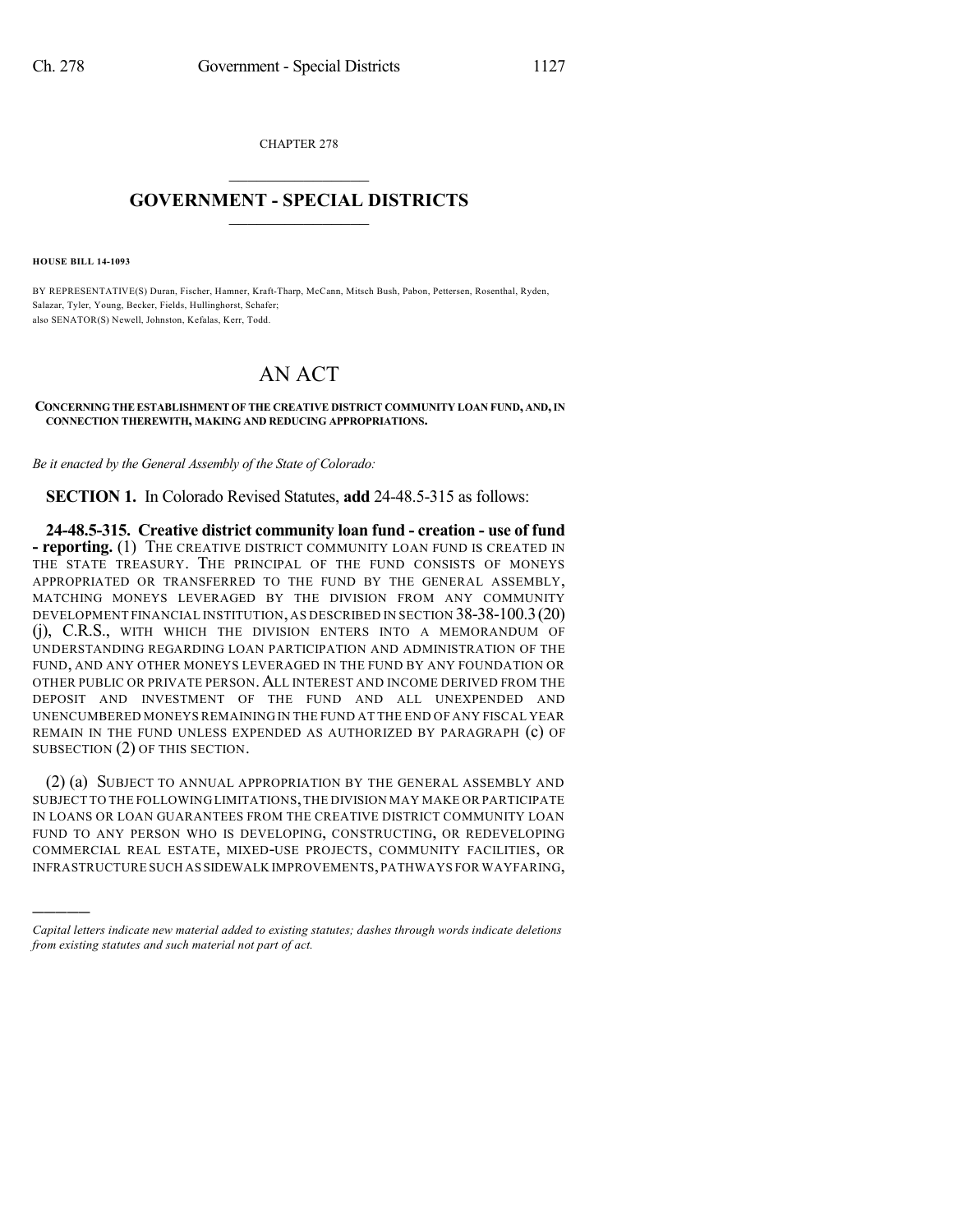AND SIGNAGE, WITHIN A STATE-CERTIFIED CREATIVE DISTRICT OR A PROPOSED CREATIVE DISTRICT THAT IS A CANDIDATE FOR CERTIFICATION THAT WILL SUPPORT THE PURPOSES OR GROWTH OF THE DISTRICT:

(I) THE MAXIMUM AMOUNT THAT THE DIVISION MAY LOAN FROM THE FUND FOR ANY SINGLE PROJECT IS TWO HUNDRED FIFTY THOUSAND DOLLARS;

(II) ONE OR MORE PUBLIC OR PRIVATE ENTITIES MUST PROVIDE MATCHING MONEYS OR IN-KIND CONTRIBUTIONS OF PROPERTY, OR BOTH, WITH A TOTAL VALUE EQUAL TO AT LEAST THREE TIMES THE AMOUNT LOANED BY THE FUND;

(III) THE DIVISION SHALL GIVE HIGHER PRIORITY TO A LOAN OR LOAN GUARANTEE APPLICATION FOR A PROJECT THAT IS IDENTIFIED IN OR COMPATIBLE WITH A DISTRICT'S STRATEGIC PLAN.

(b) THE DIVISION MAY RETAIN UP TO EIGHT PERCENT OF THE MONEYS TRANSFERRED OR APPROPRIATED BY THE GENERAL ASSEMBLY TO THE CREATIVE DISTRICT COMMUNITY LOAN FUND IN A FISCAL YEAR TO OFFSET ITS ADMINISTRATIVE COSTS UNDER THIS SECTION.

(c) ANY UNEXPENDED AND UNENCUMBERED MONEYS FROM AN APPROPRIATION MADE PURSUANT TO THIS SUBSECTION  $(2)$  REMAIN AVAILABLE FOR EXPENDITURE BY THE DIVISION IN THE NEXT FISCAL YEAR WITHOUT FURTHER APPROPRIATION.

(d) THE PRIORITY OF ANY LIENS FILED IN CONNECTION WITH A LOAN MADE BY, PARTICIPATED IN,OR GUARANTEED BY THE DIVISION AS AUTHORIZED BY PARAGRAPH (a) OF THIS SUBSECTION (2) IS DETERMINED EXCLUSIVELY BY THE ORDER IN WHICH THE LIENS WERE FILED.

(3) THE OFFICE OF ECONOMIC DEVELOPMENT SHALL INCLUDE IN ITS ANNUAL REPORT SUBMITTED TO THE GENERAL ASSEMBLY PURSUANT TO SECTION 24-48.5-101 A SUMMARY OF ALL LOANS AND LOAN GUARANTEES MADE OR PARTICIPATED IN PURSUANT TO SUBSECTION (2) OF THIS SECTION DURING THE PRECEDING FISCAL YEAR. THE SUMMARY MUST INCLUDE, AT A MINIMUM:

(a) THE AMOUNT OF EACH LOAN OR LOAN GUARANTEE;

(b) A DESCRIPTION OF THE PROJECT FOR WHICH THE DIVISION MADE EACH LOAN OR LOAN GUARANTEE INCLUDING A DESCRIPTION OF THE RECIPIENT'S USE OF THE LOAN MADE OR GUARANTEED;

(c) ADESCRIPTION OF ANY ECONOMIC IMPACTS, INCLUDING BUT NOT LIMITED TO JOB CREATION OR RETENTION AND CAPITAL INVESTMENT OR RETENTION IN THE STATE RESULTING FROM THE LOAN OR LOAN GUARANTEE.

**SECTION 2. Appropriation - adjustments to 2014 long bill.** (1) For the implementation of this act, the general fund appropriation made in the annual general appropriation act to the controlled maintenance trust fund created in section 24-75-302.5 (2) (a), Colorado Revised Statutes, for the fiscal year beginning July 1, 2014, is decreased by \$100,000.